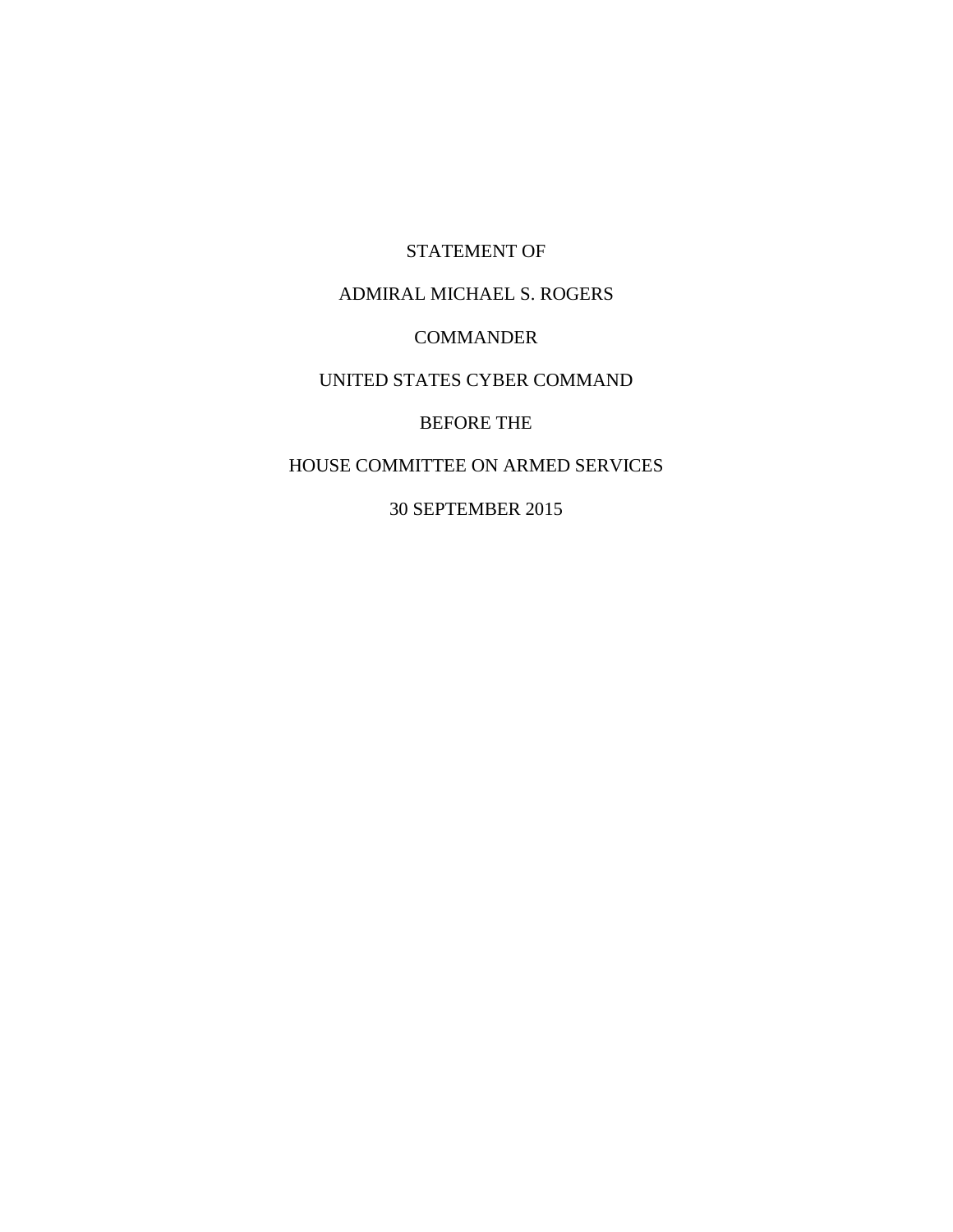Chairman Thornberry, Ranking Member Smith, and distinguished members of the Committee, thank you for the opportunity to speak to you today about the implementation of our military strategy in cyberspace. It is an honor to appear today beside Deputy Secretary of Defense Robert Work as well. Let me also mention the great and justified pride I take in the privilege of speaking on behalf of the men and women of United States Cyber Command (USCYBERCOM) and the vital work they undertake to defend our nation. Their efforts guided by the new DoD Cyber Strategy and supported by the indispensable contributions of the National Security Agency (which I also head), are improving our cyber security with the Department of Defense (DoD) and our ability to generate a greater range of options with cyber to support policy makers and operational commands. All of this helps keep our fellow citizens safe and advance our national interest overseas.

In line with the DoD Cyber Strategy, USCYBERCOM and its components perform three primary missions. First, we are responsible for securing, operating, and defending Department of Defense systems and networks, which are fundamental to the execution of all Department of Defense missions. Second, the Department of Defense and the nation rely on us to build ready cyber forces and to prepare to conduct cyber operations to deter or defeat strategic threats to the nation. Third, we work with the Combatant Commands to integrate cyber operations into broader military missions. Our military is already engaged in cyberspace. Potential adversaries scan DoD networks for vulnerabilities millions of times daily. As we have repeatedly seen, a vulnerability in one place can be a weakness across an entire network and systems built as "administrative" networks are now on the front lines of our operations. This reality has serious implications for our nation's security, as well as for our military.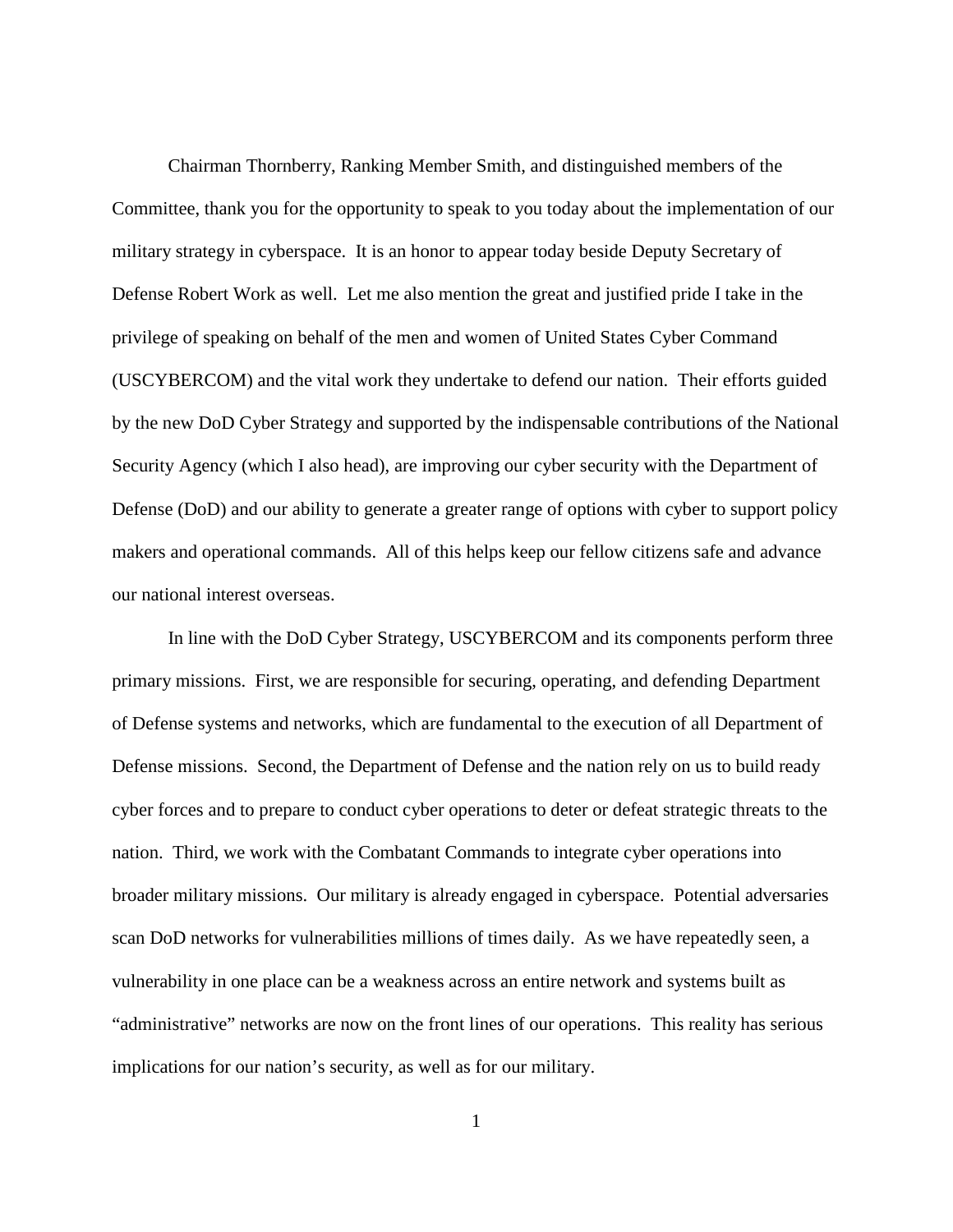We are at a strategic inflection point where the great promise and opportunity offered by cyberspace innovation has also made it easier for potential adversaries to find vulnerabilities that they can use to threaten us. The DoD Cyber Strategy seeks to generate and align a multi-faceted effort within the Department against an unprecedented and growing challenge. In announcing the Strategy last April, Secretary Carter noted that threats are proliferating and diversifying. Digital tools in cyberspace give adversaries cheap and ready means of doing something that until recently only one or two states could afford to do: that is, to reach beyond the battlefield capabilities of the U.S. military. They have demonstrated the capacity to hold "at risk" our military and even civilian infrastructure. In lay terms, that means that decades of military investment is now imperiled, because as Secretary Carter says, our forces depend on the functioning of our military networks and combat systems, without which they, and we, are far less effective in all domains.

How do we know this, and what does it mean? Recent events have made this trend clear, and we know it because of our intelligence analysis. We have recently seen Russian and Chinese-sponsored intrusions in U.S. information systems – penetrations that were designed to (and in some cases did) gain persistent presence in the targeted networks. And of course, no one missed the North Korean attack on Sony Pictures Entertainment last year, when a state turned its cyber capabilities against a private U.S. corporation, stealing its intellectual property, damaging its property, disrupting its operations, invading the privacy of its employees and affiliates, and threatening its customers and suppliers. We have also observed that energy firms and public utilities in many nations (including the United States) have had their networks compromised by state cyber actors.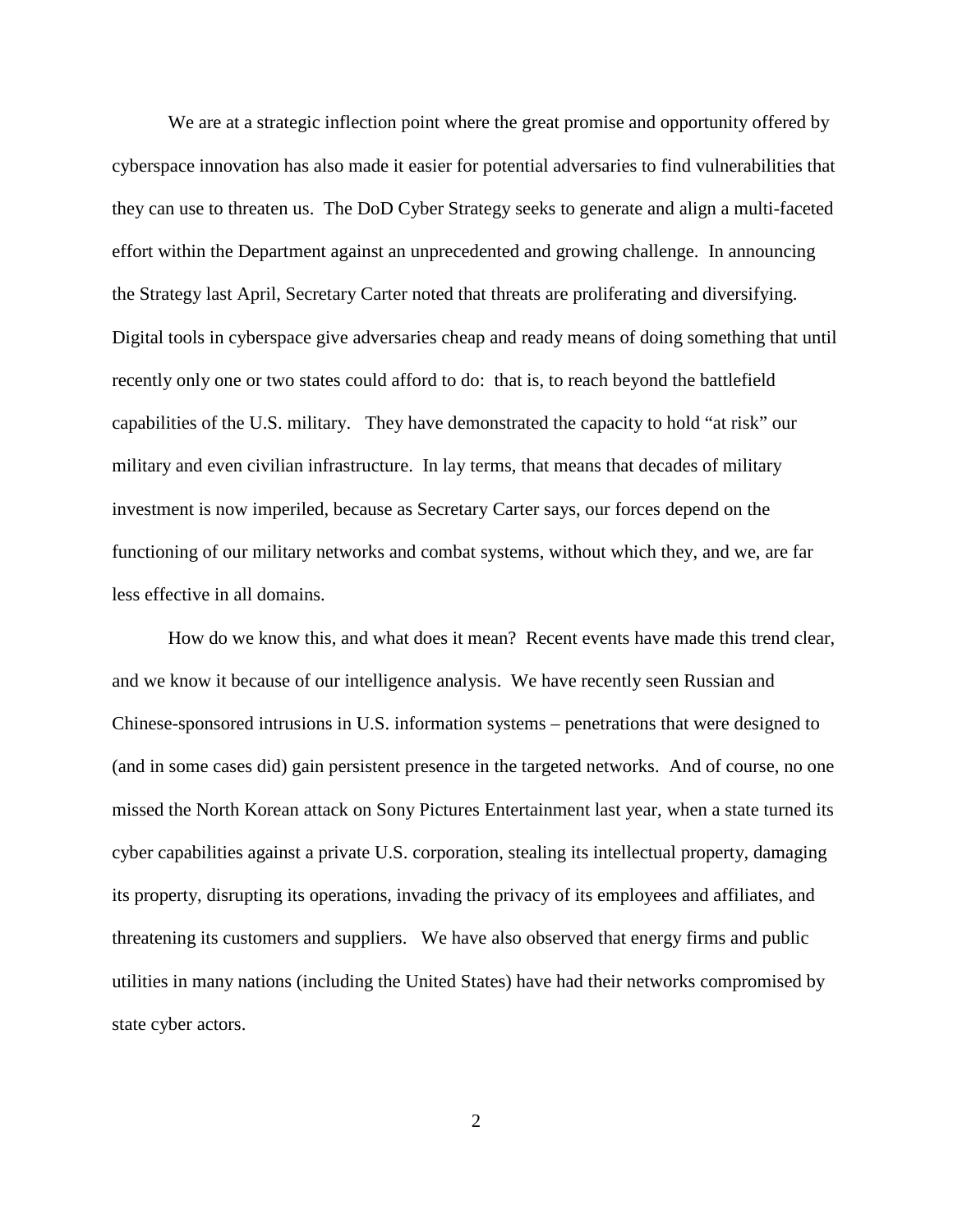Secretary Carter has also noted the risk of miscalculation and escalation resulting from malicious cyber actions, and Deputy Secretary of Defense Work recently told an audience in London that conventional deterrence is eroding to a worrisome degree. Addressing that risk in the cyberspace domain is the point of the DoD Cyber Strategy – to defend, and show we can defend, and thus to preserve the effectiveness of our "traditional" instruments of national power. Let me illustrate one important way in which we are implementing this strategy, with a quick historical detour for context.

## *Preparing to Respond*

Our military has found ways to adapt to new technologies, strategies, and tactics in the past. For instance, we exercised the U.S Army in Louisiana in April 1940 and learned that the sort of trench warfare that had dominated battlefields in the last World War had subsequently been overtaken by events—or more precisely, by tanks, dive bombers, and mobile infantry, all coordinated by radio. The Fall of France to the German *blitzkrieg* barely two months later showed what happened to nations that failed to heed recent advances in military art  $-$  a German force with fewer tanks and guns routed the French and British armies in just six weeks. Our War Department incorporated this lesson and returned to Louisiana in the summer of 1941 to test its new concepts. This time the U.S. Army, augmented by National Guard formations, ran two maneuvers, ultimately involving half a million troops. The first phase showed that the *blitzkrieg* could indeed be stopped, and the second showed that our Army could mount a *blitzkrieg* of its own. Those extended exercises gave us invaluable experience, prompting changes to doctrine, weapons, and concepts.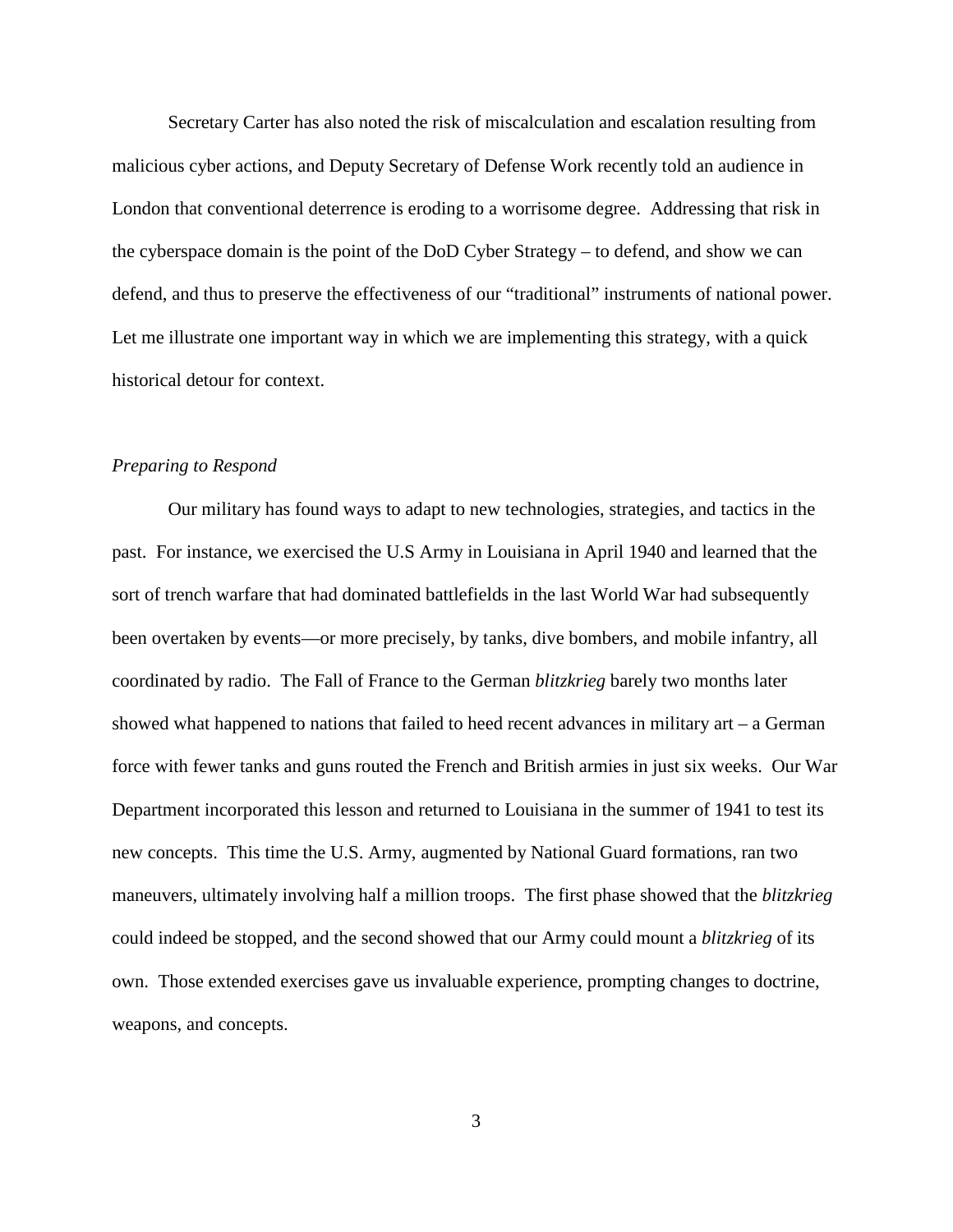The Louisiana Maneuvers could not foreordain victory in World War II, of course, but they helped prepare our military for a new and global conflict by giving officers and soldiers the opportunity and latitude to experiment and even fail at employing new weapons, tactics, and modes of operation. Those maneuvers also drove home the point of the experimentation: to practice being agile, not just defending but being ready and able to go on the offensive and hit back, taking the fight to the opponent. That is just the sort of experimentation we must continue doing today. Then-Army Chief of Staff George C. Marshall was questioned about the expense of such large maneuvers by a Senator who also pointed out that the exercises had witnessed a lot of mistakes by the forces involved. Marshall characteristically responded respectfully but firmly: "I want the mistake [made] down in Louisiana, not in Europe." Discovery learning in the midst of real-world operations, as the British and French experienced in 1940, can be disastrous. The DoD Cyber Strategy is intended to enable us to learn in peacetime how to succeed in cyberspace operations under all conditions. Today we have "lessons learned" instead of mistakes, of course, and we are doing so in Virginia, where last summer we staged for the fourth time our large, annual exercise that we call CYBER GUARD.

We inaugurated the CYBER GUARD exercise series to test the "whole of nation" response to a major cyber incident affecting the DoDIN and U.S. critical infrastructure. USCYBERCOM offices work with experts from the Joint Staff and the joint cyber headquarters elements, Cyber Mission Force teams, U.S. Northern Command, National Guard, the Department of Homeland Security (DHS), the Federal Bureau of Investigation (FBI), state governments, allies, and the private sector. Our defenders battle in the exercise networks against a world class "opposing force" to make this nearly three-week event as realistic as possible. The idea is to train our forces to operate as they would in an actual cyber crisis – i.e., against live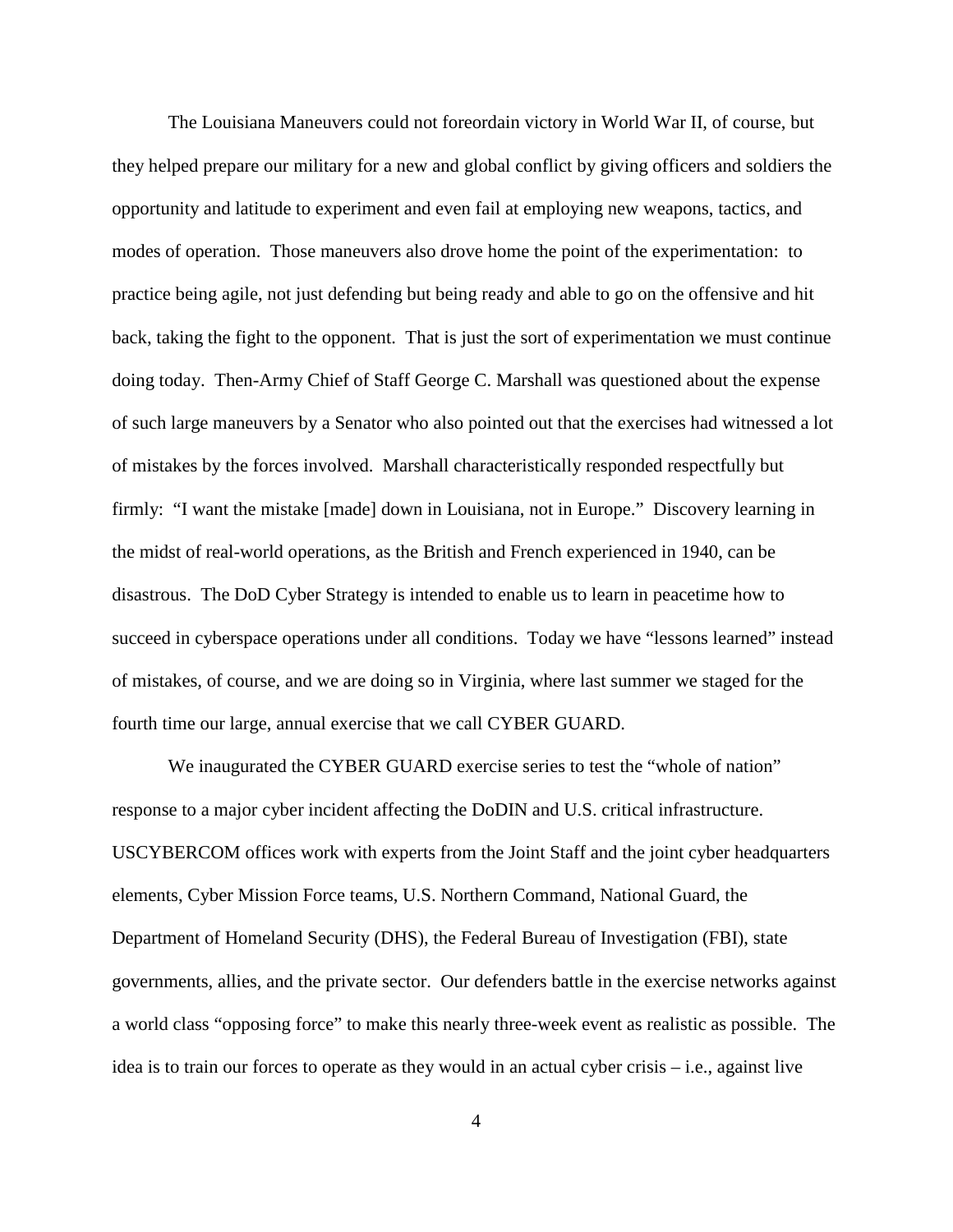opposition and alongside the federal, state, allied, and industry partners who would also have authorities and equities in such an event. Over a thousand participants, including representatives from critical infrastructure partners and National Guard teams from 16 states, practice how to collectively protect the nation along with DoD networks. Participants from the Department of Defense practice lending appropriate support to civil authorities, and doing so on a complex exercise network that takes months to fine tune in advance of CYBER GUARD.

This latest iteration of CYBER GUARD was the largest and most realistic yet. Participants got to "maneuver" in cyberspace – seeking to see, block, and ultimately expel from the network adept opponents who had the advantages of knowing what they wanted to take (or break) and who swiftly learned their way around "our" systems. Our defenders thus experienced some of the fast-paced uncertainty of a real cyber campaign, when major decisions have to be made on the fly without the benefit of full insight into the adversary's intentions and capabilities. Players at CYBER GUARD fought through a relentless pace of events and learned that they have to trust each other for their efforts to mesh together and prove effective. To build that trust, moreover, there is no substitute for the sharing of both their information and experiences. Exercises like CYBER GUARD not only teach commanders and units how to see, block, and maneuver in cyberspace, they teach our Soldiers, Sailors, Airmen, and Marines to be teammates, both with one another and with colleagues in other parts of the federal government and private sector who we work beside to make cybersecurity effective.

CYBER GUARD showed us ways to improve our exercising of the total force and also highlighted areas where our attention is needed. This will sound familiar to many Members here assembled. I raise them to provide you with an accurate picture of the challenges in building capability and operating in the dynamic cyberspace domain.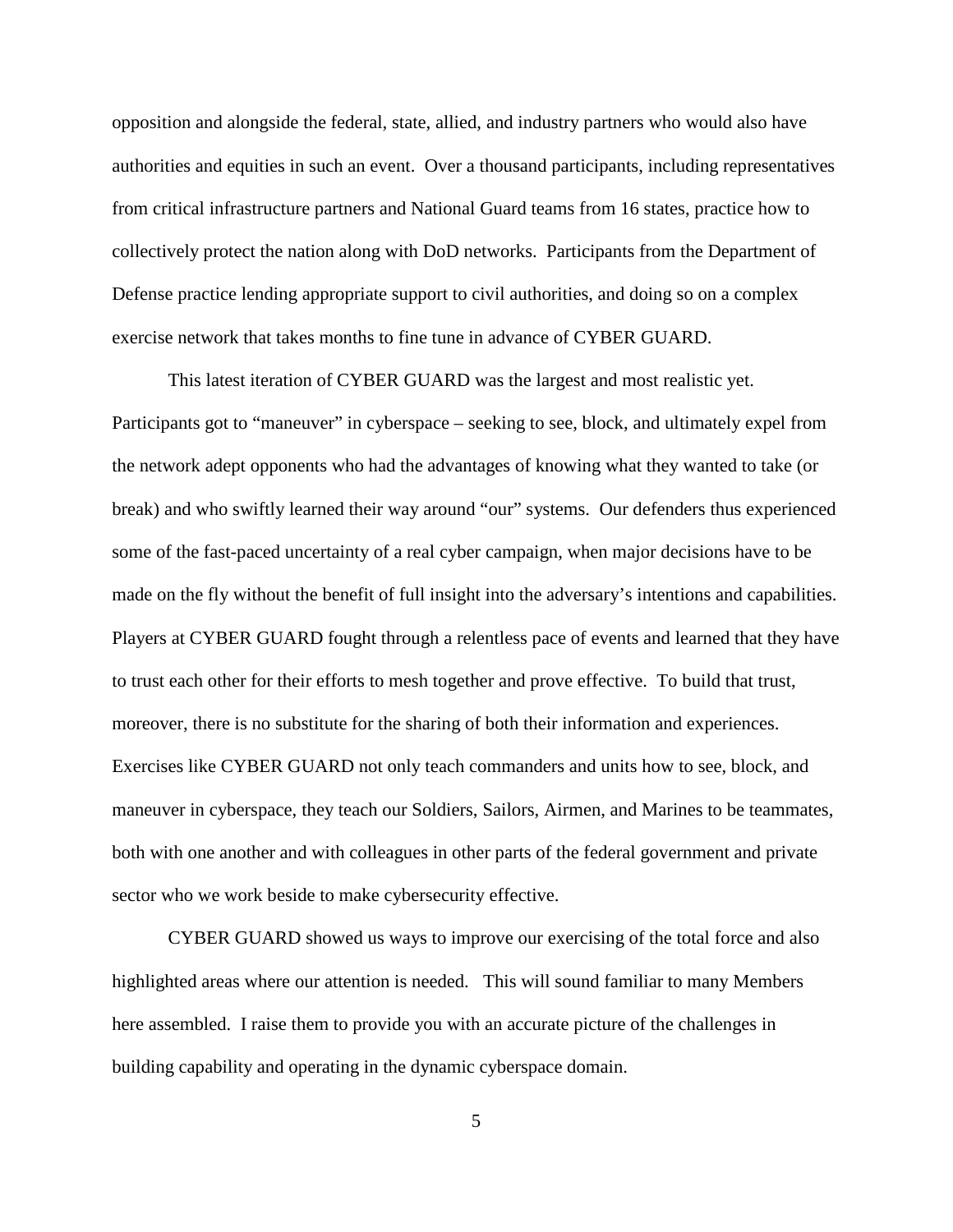A good analogy here is to the way our military has developed special operations forces. Our special operations forces are as good as any in the world, as we have seen over the last decade and more. Few people realize, however, what it takes for a special operations team in the field to execute a mission. They have an intensive need for critical enablers. This is the case for any maneuver element, and cyber teams are no exception. We have through CYBER GUARD and other exercises and operations a host of mission critical requirements that we are actively acquiring, building, or seeking. The Department and the government are reviewing the scope of authority for our cyber forces, including command and control relationships, manpower guidance, and development authorities to acquire the specialized tools and service we require. We are training cyber warriors and educating cyber professionals, both in the Service schoolhouses and in tailored settings. We are building out the Cyber Mission Force teams, aligning them to missions, customizing their intelligence support, assigning them to commanders, and assessing their readiness (indeed, CYBER GUARD served as a certification event for several teams; among them were teams deployed on real-world missions just weeks later). Across the cyber workforce we are setting the right mix of military and civilian personnel, and working to harmonize the several civilian hiring and career systems that take care of our people who work under parallel but not always equivalent institutional templates.

In particular, we are building a dedicated, persistent training environment, like DoD utilizes in each of the other domains. Let me explain what it is that we are doing. CYBER GUARD took place in Joint Staff facilities in Suffolk, Virginia, giving us the opportunity to practice in a controlled but more or less realistic cyber environment that we did not have to set up ourselves and then tear down after the exercise finished. Nonetheless, this was not the same as exercising in an environment specifically designed to mimic conditions on the Internet and the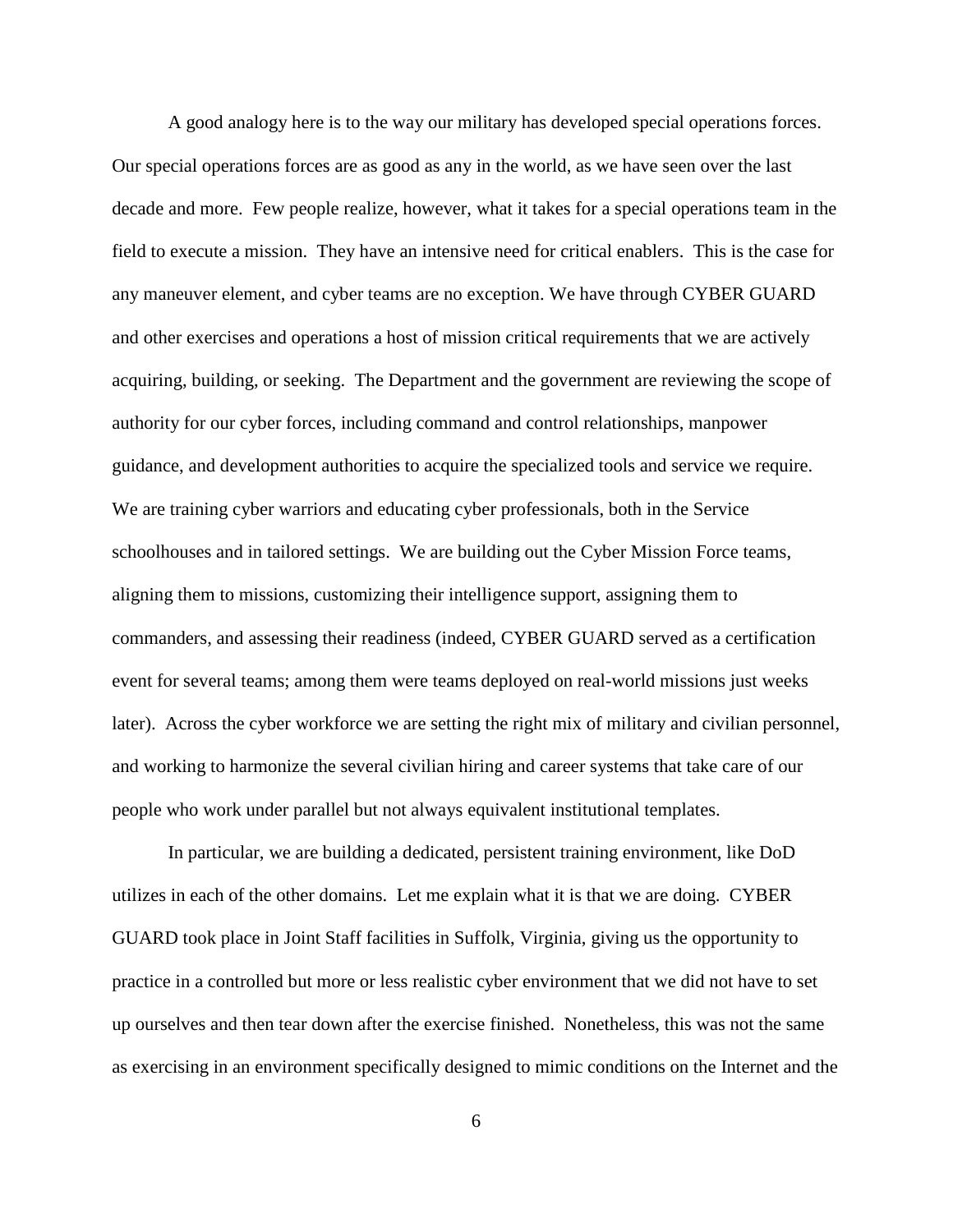real world of cyberspace, where industry partners, for instance, are independently taking steps (such as updating malware signatures and even outing cyber actors) to defend their own systems. While we defend DoD networks, of course, we are helping our federal partners to guard US Government systems as well. We need greater realism to reflect this reality in our training. With the help of the DoD Central Information Officer and others, we are now building out and testing a new exercise environment and working on interagency exercises and testing environments with partners including DHS.

Last but not least is our requirement for vital cyber infrastructure improvements to operate DoD systems safely even under attack. I have explained our need for the Unified Platform and the Joint Information Environment in previous hearings, but I will reiterate how important they are to the defense of DoD's systems and our ability to operate and deliver effects outside the United States. These improvements are the future, for they represent a revolutionary and much-needed change to the Department of Defense Information Networks (DoDIN). In addition, though information sharing alone is not a silver bullet, it is critical that the government and private sector be able to share information that will enhance the situational awareness we need to protect our nation and its interests. I am encouraged by the work that has gone into cybersecurity information sharing legislation in both the House and the Senate. But it is imperative that we finish that work and pass a cybersecurity information sharing bill as soon as possible. Cyber criminals are not waiting to steal intellectual property or financial data, so neither should Congress wait to pass this important legislation. These steps are needed to ensure that cyber remains a strategic asset, not a liability, at this strategic inflection point.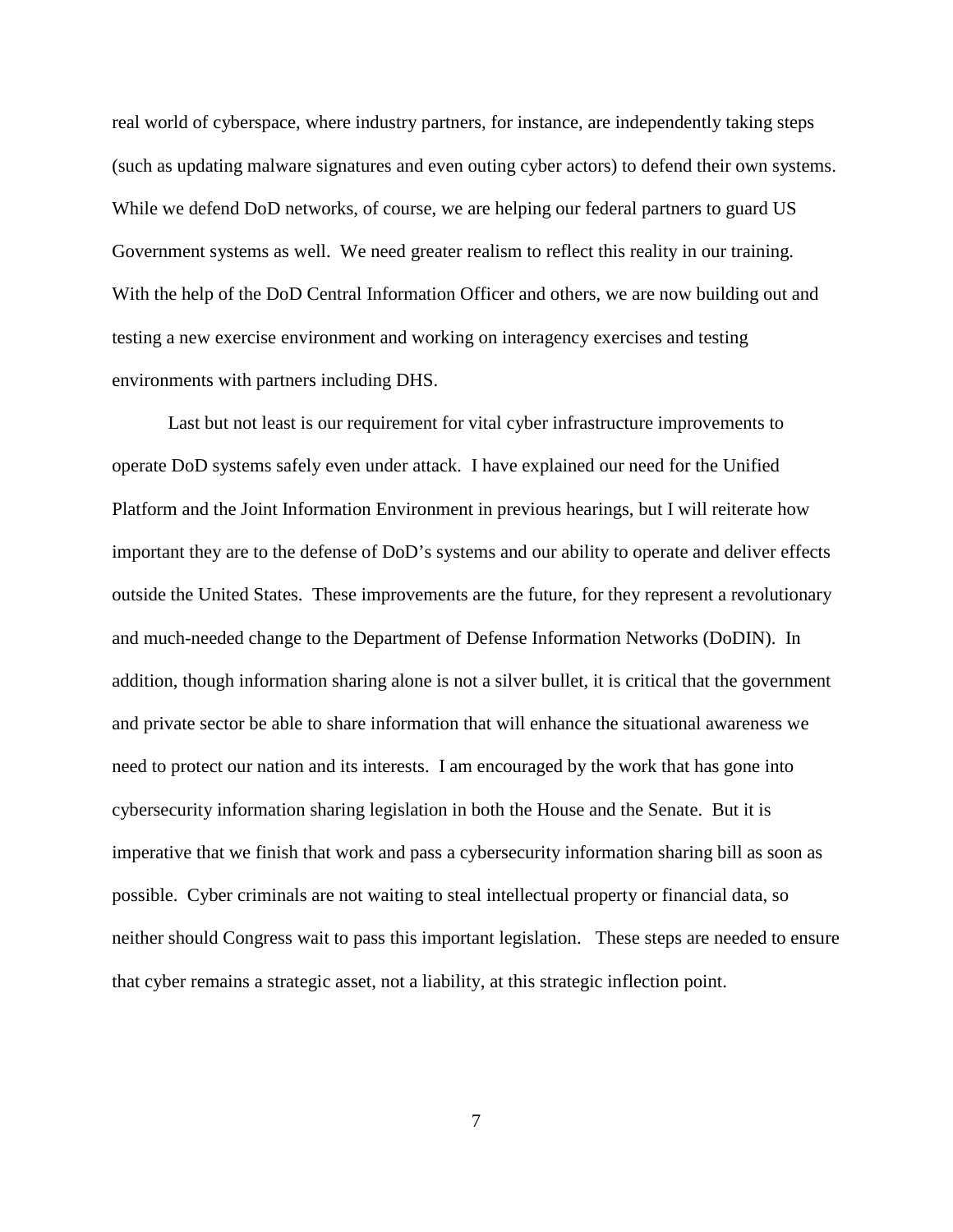## *Implementing the DoD Cyber Strategy*

Recall Secretary Carter's earlier point: if we cannot defend the infrastructure that undergirds our DoD bases and forces from foreign-based cyber threats, then our nation's military capabilities are weakened and all our instruments of national power diminished. That leaves our leaders with a need for additional options to pursue short of open hostilities, and with fewer capabilities in an actual clash of arms. This raises risk for all by inviting instability and miscalculation, as the Secretary noted.

Our nation has peer competitors in cyberspace, with other nations and groups also striving to deploy advanced cyber capabilities. They do not match our entrepreneurial élan, our manufacturing skill, or our deep investment in the theory and machinery of cyberspace. Yet they have already hinted that they hold the power to cripple our infrastructure and set back our standard of living if they choose. They know, of course, that we can hit back, and that potentially devastating cyberattacks against U.S. interests would ripple across the global economy. But they could well count on deterring us in a regional crisis, making our leaders hesitate and muffle American responses to aggression overseas. Such delays could give them time to continue their encroachments, attain their objectives, and consolidate their gains.

We need to understand the systemic-level implications of what is happening. We are, in effect, being strategically shaped by potential adversaries. They also feel entitled to turn the resources of their states against private business, research labs, academic institutions, and even individual citizens in the West to steal the fruits of our creativity, or negatively impact the enjoyment of human rights and fundamental freedoms, including the freedom of expression.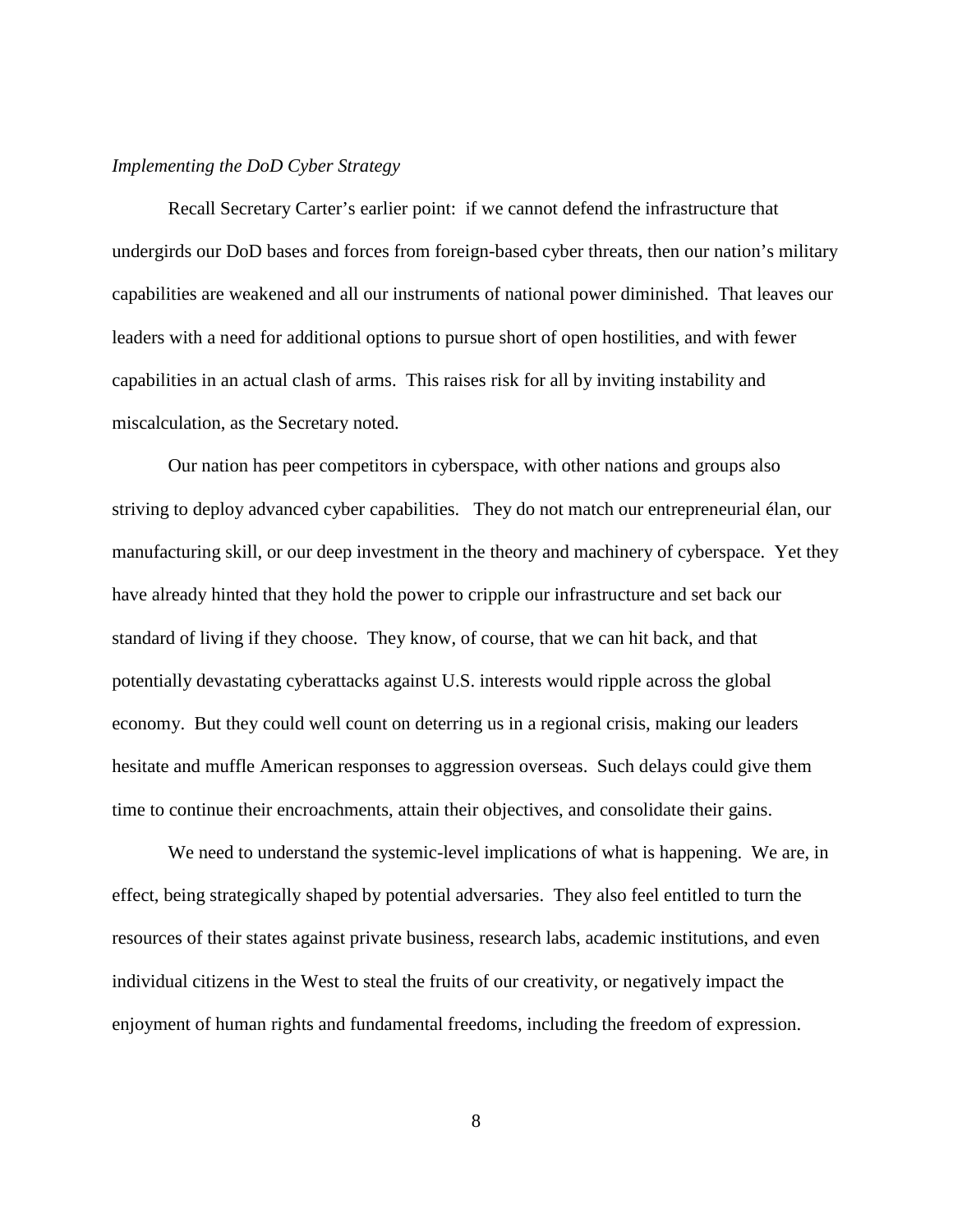This context adds the sense of urgency we feel at USCYBERCOM and across the Department of Defense. How do we prevent potential adversaries from shaping us and deterring our defense of America's interests and allies? We know that the DoD Cyber Strategy gained the attention of countries overseas – this enhances deterrence right here. But that is only one step of many. We need to take several more steps as we implement that Strategy.

First, we have to continue the whole-of-government coordination that makes our words and actions far more meaningful to potential adversaries. As Secretary Carter stated in announcing the DoD Cyber Strategy, we need synchronized inter-agency measures to bring all the powers and authorities of the U.S. government to bear on malicious cyber actors. Individual sanctions, indictments and other steps are effective tools, but they might not be sufficient by themselves because potential adversaries believe they have too much to gain from continued cyber-enabled theft of our intellectual property and continued intimidation of their neighbors through cyberspace (among other mechanisms, of course).

Second, we must deepen our partnerships. Organizations across the U.S. Government must create consistent, complementary approaches for operating with private sector and international partners—leveraging the comparative advantages of civilian, homeland security, law enforcement, intelligence community, and military entities. Many departments and agencies share the authorities and responsibilities to guard critical infrastructure in the United States, and we look to DHS' Industrial Control Systems Computer Emergency Readiness Team (ICS-CERT) for information-sharing, incident response and mitigation. We as a nation need to enhance governing policies and legal frameworks to enable a robust defense of the defense industrial base and other sectors of our critical infrastructure. This could include efforts across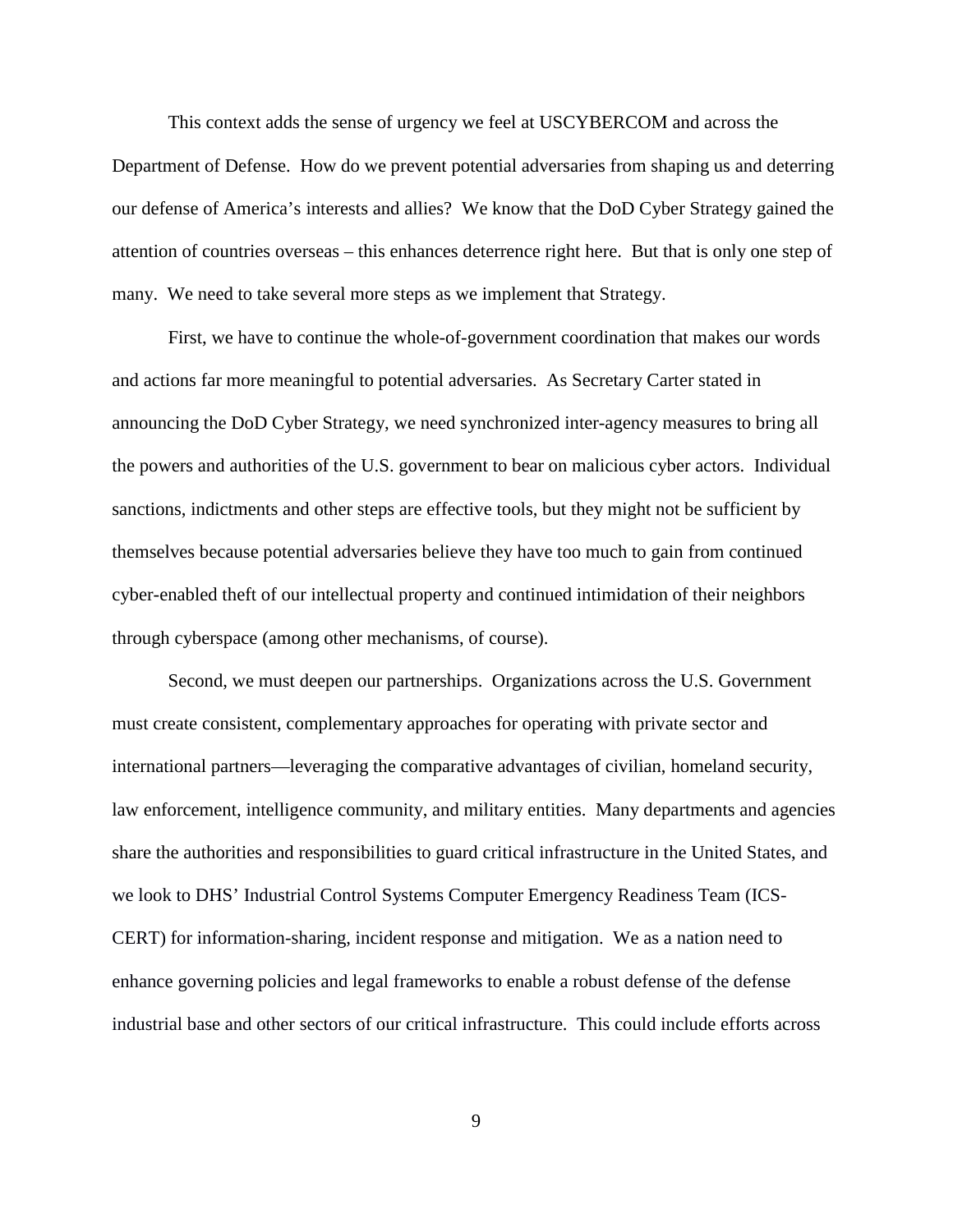the Government to identify and manage risks to our critical infrastructure and key resources in the near term, while transitioning from a reactive to a deterrent posture over the long term.

Finally, we must forge a consensus on when we can and should respond to cyber activity directed against the United States. Such a consensus should clarify the proper role of the military in a whole-of-nation approach to improving our security in the cyberspace domain. The President has stated that we reserve the right to respond with all instruments of national power to cyberattacks against our critical infrastructure. Here is where we particularly need to build trust in the ability of the U.S. Government—on the civilian and military sides—to exercise its powers and capabilities responsibly to defend the nation, consistent with international law and norms. I see my job in this entailing an effort to better explain certain concepts like "offensive cyber operations" and the Cyber Mission Force. I welcome your ideas on this.

## *Conclusion*

Thank you again, Mr. Chairman and Members of the Committee, for inviting me to speak on behalf of USCYBERCOM about the vital topic of cyberspace strategy. Our Command is helping the Department and the federal government mitigate risk while unleashing the promise and opportunity inherent in cyberspace in ways consistent with our values as a nation. As you can tell from the foregoing, I take pride in the accomplishments of our men and women. I know they will give their all in executing our Command's missions and in forging cyber forces that offer our nation's leaders a full suite of options in cyberspace and beyond. With their great efforts and your continued support, I know we can be positioned for success, despite the seriousness of the current situation. There is no single technical or engineering fix alone that is